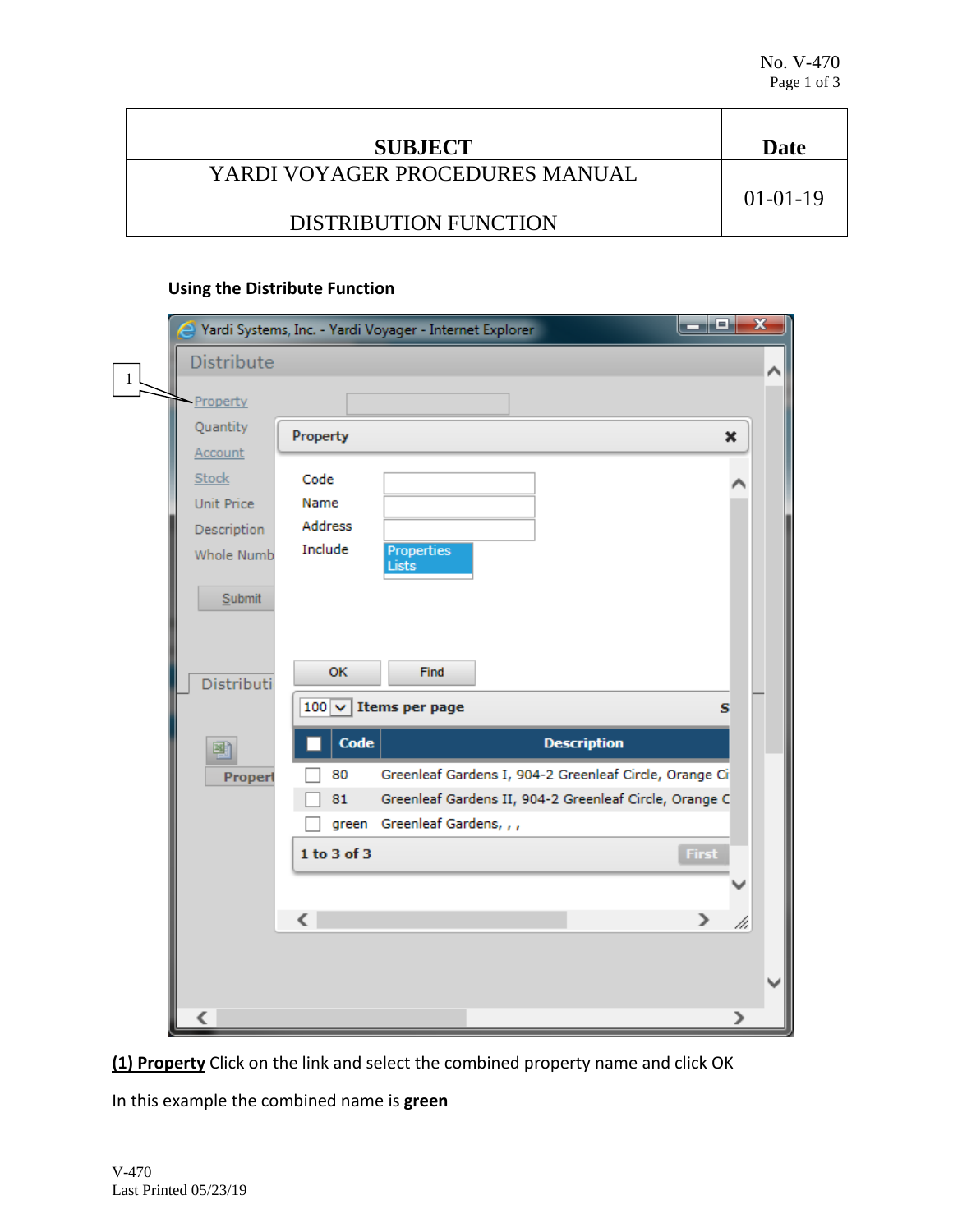| <b>SUBJECT</b>                  | Date           |
|---------------------------------|----------------|
| YARDI VOYAGER PROCEDURES MANUAL |                |
|                                 | $01 - 01 - 19$ |
| <b>DISTRIBUTION FUNCTION</b>    |                |
|                                 |                |

| an B<br>Yardi Systems, Inc. - Distribute - Internet Explorer | $\overline{\mathbf{x}}$ |
|--------------------------------------------------------------|-------------------------|
| <b>Distribute</b>                                            | ∧                       |
| Property<br>$\overline{c}$<br>green                          |                         |
| Quantity<br>230.00<br>Account                                |                         |
| $\mathfrak{Z}$<br><b>Stock</b><br><b>Unit Price</b><br>1.00  |                         |
| Description<br>Whole Numbers Only?<br>$\checkmark$           |                         |
| Submit<br>Post<br>$He$ lp                                    |                         |
|                                                              |                         |

**(2) Quantity;** This field is to be used as the **DOLLAR** amount of the purchase order, not the quantity.

Example; If the purchase is for 15 items totaling \$230.00 the Qty Ord is 230.00.

## **Unit Price:** This field must **ALWAYS** be \$1.00

This process is being implemented to avoid users having to enter every single item that needs to be ordered. If you need 15 items totaling \$230.00 worth of maintenance supply items, you would have to enter each item on its own line. This is due to items that may be delivered/received on multiple invoices.

The reason the Qty Ord would not be 1.00 and the Unit price would be \$230.00 is because the purchase order system is quantity based. If you receive a partial shipment on this order and received the quantity of 1.00 in the system, it would close the purchase order.

Instead, if you receive an invoice for \$51.55 you can "receive" a Quantity of 51.55 when you process your receiver. The remaining balance on the purchase order of \$178.45 will remain open.

All other fields remain blank. Click on Submit